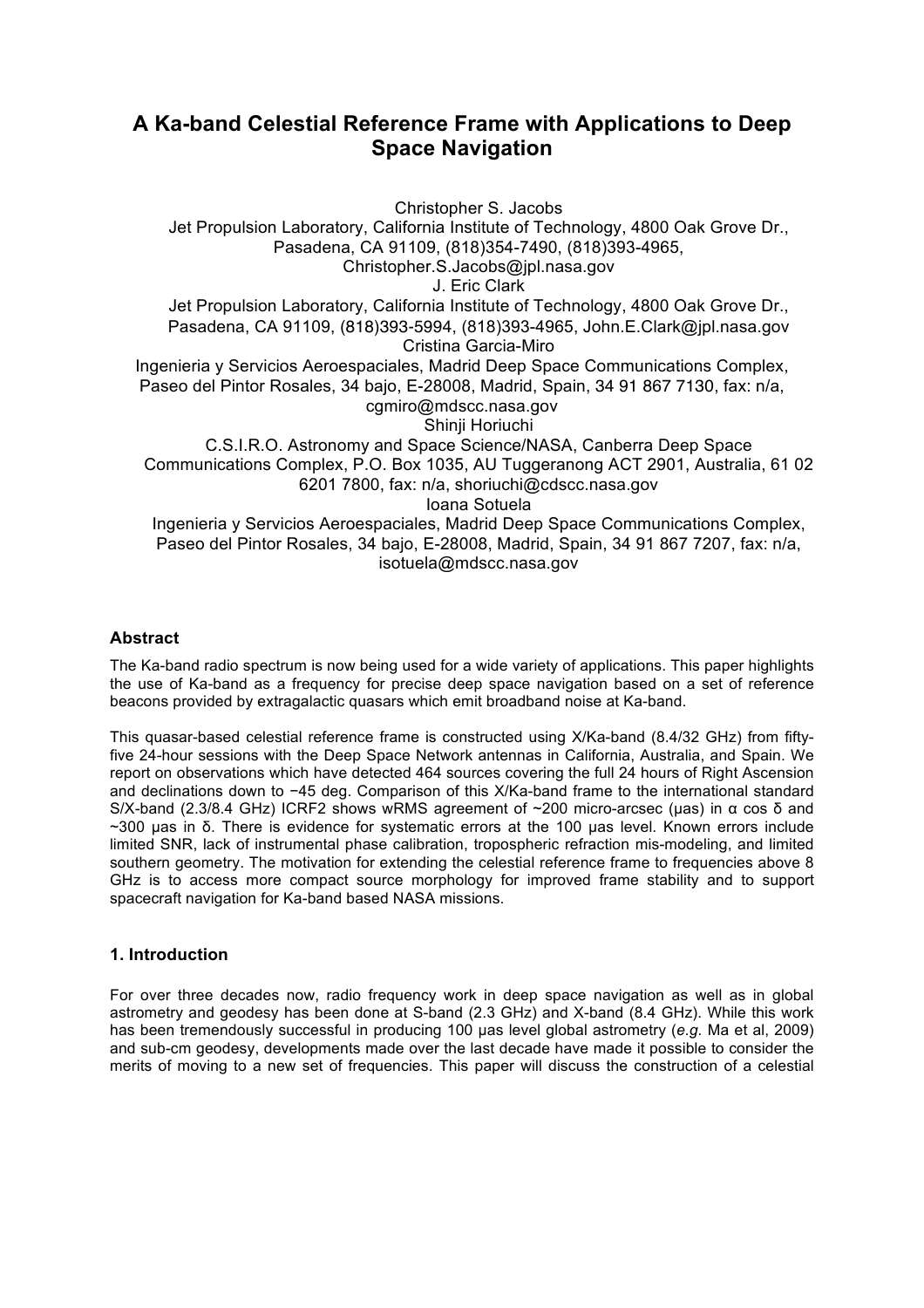reference frame at  $X/Ka$ -band (8.4/32 GHz)<sup>1</sup> for deep space navigation based on Very Long Baseline Interferometry (VLBI) observations. What are the pros and cons of moving from X-band to Ka-band?

*Advantages*: Moving the observing frequencies up by approximately a factor of four has several advantages—enough that Ka-band will be mandatory on all deep space missions beyond 2016. For NASA's Deep Space Network, the driver is the potential for higher data rates for telemetry signals from deep space probes. Advantages include:

- 1) Improved telemetry rates to deep space probes by as much as 8 dB (Koerner, 1986; Slobin *et al*, 1987)
- 2) Potential for more accurate spacecraft tracking measurements as demonstrated with the Mars 2005 mission (Shambayati *et al*, 2006)
- 3) spatial distribution of flux becomes significantly more compact (Charlot et al, 2010) lending hope that the positions will be more stable over time
- 4) Radio Frequency Interference (RFI) at S-band would be avoided
- 5) Ionosphere and solar plasma effects on group delay are reduced by a factor of ~15!
- 6) Spacecraft component size and mass scale down with wavelength.

*Disadvantages:* While the above items are very significant advantages, they do not come without a price. The change from 2.3 / 8.4 GHz to 8.4 / 32 GHz moves one closer to the water line at 22 GHz and thus increases the system temperature from a few Kelvins per atmospheric thickness up to 10--15 Kelvins per atmosphere or more. Thus one becomes much more sensitive to weather. Furthermore, the sources themselves are in general weaker and many sources are resolved. Also, with the observing wavelengths shortened by a factor of 4, the coherence times are shortened so that practical integration times are a few minutes or less---even in relatively dry climates. The shorter wavelengths also imply that the antenna pointing accuracy requirements must be tightened by the same factor of 4.

The combined effect of these disadvantages is to lower the system sensitivity. Fortunately, advances in recent years in recording technology make it feasible and affordable to offset these losses in sensitivity by recording more bits. Thus while most of the X/Ka data presented in this paper used the same overall 112 Mbps bit rate as previous S/X work, recent data were taken at 448 Mbps with an increase to 2048 Mbps hoped for within the next year or two.

This paper is organized as follows: We will describe the observations, modeling, and present the results. Next, we will estimate the accuracy by comparing to the S/X-based ICRF2 (Ma et al, 2009) including a look at zonal errors. This will be complemented by a discussion of the error budget and the potential for improving the geometry of our network by adding a southern station. Lastly, we will discuss the potential for linking the X/Ka radio frame to the optical frame expected to be produced by ESA's Gaia mission.

### **2. Observations**

The results presented here are from fifty-five Very Long Baseline Interferometry (VLBI) observing sessions of ~24 hour duration done from July 2005 until June 2011 using NASA's Deep Space Stations (DSS) 25 or DSS 26 in Goldstone, California to either DSS 34 in Tidbinbilla, Australia or DSS 54 or DSS 55 outside Madrid, Spain to form interferometric baselines of 10,500 and 8,400 km length, respectively.

 $1$  In VLBI practice, the juxtaposition of two frequency bands is a convention in which lower frequency band is being used for plasma calibration while the higher band is the principal source of the angular coordinate measurement.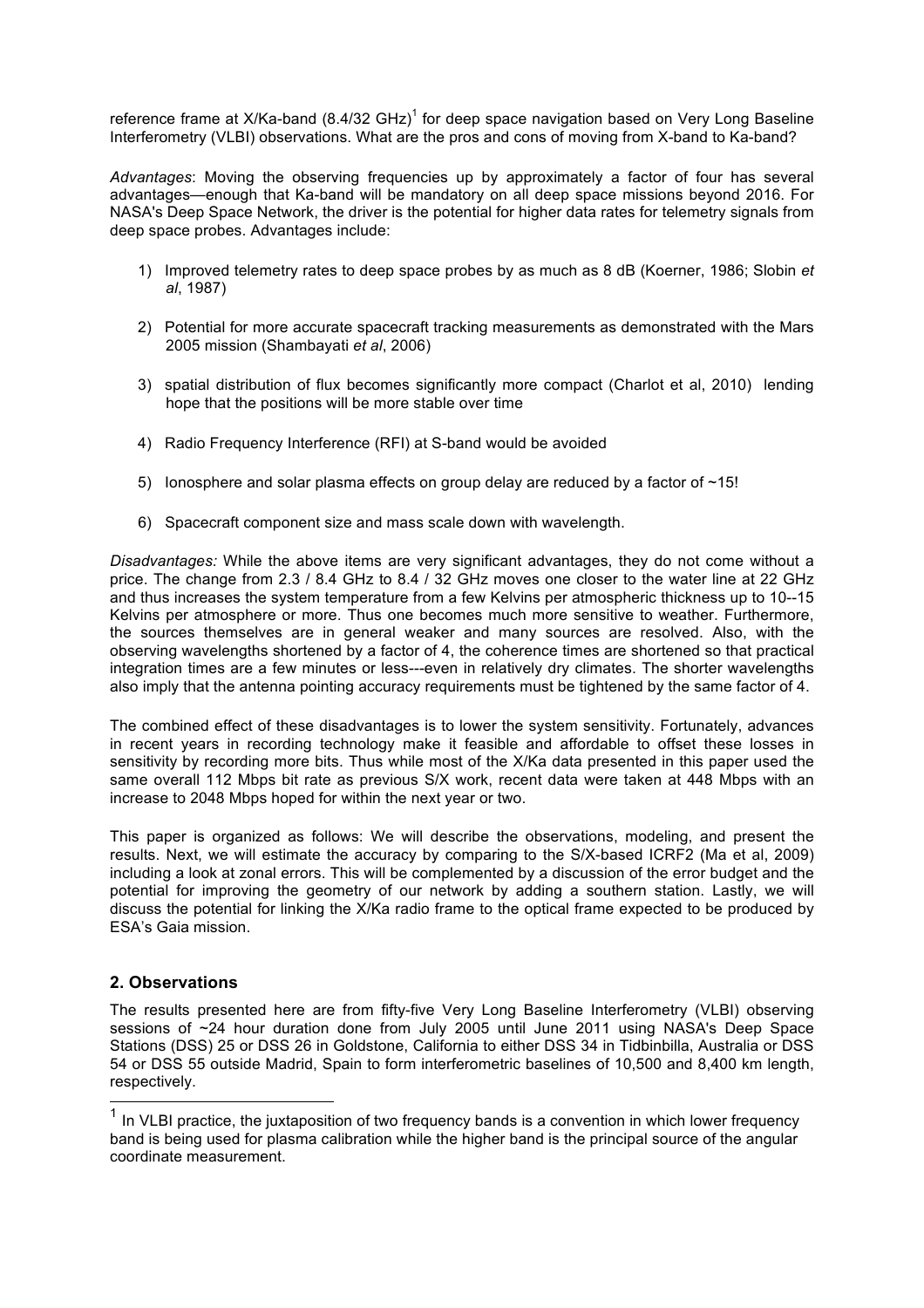We recorded VLBI data simultaneously at X-band (8.4 GHz) and Ka-band (32 GHz). Initially, sampling of each band was at 56 Mbps while more recent passes used 160/288 Mbps at X/Ka. Each band used a spanned bandwidth of 360 MHz. The data were filtered, sampled, and recorded to the Mark4 or Mark5A VLBI systems. The data were then correlated with the JPL BlockII correlator (O'Connor, 1987) or the JPL SOFTC software correlator (Lowe, 2005). Fringe fitting was done with the FIT fringe fitting software (Lowe, 1992). The measurements covered the full 24 hours of Right Ascension and declinations down to -45 deg. Individual observations were about 1 to 2 minutes in duration.

### **3. Modelling**

The above described set of observations were then modelled using the MODEST software (Sovers, Fanselow, & Jacobs, 1998). Nutation was modelled with the MHB nutation model (Mathews *et al*, 2002) augmented by sub-mas empirical corrections from S/X VLBI analysis for free core nutation and decadal scale effects. We used the empirically determined UT1-UTC and Polar Motion of JPL's "Space" series (Ratcliff & Gross, 2010). The celestial frame was aligned to the ICRF2 defining sources (Ma, *et al*, 2009) using a no-net-rotation constraint (Jacobs *et al*, 2010). Station velocities were estimated; station locations were estimated with a 2 cm constraint per component to a decades-long S/X-band VLBI solution.

#### **4. Results**

In all, we detected 464 extragalactic radio sources which covered the full 24 hours of Right Ascension (RA) and Declinations down to -45 deg. Figs. 1a,b plot these sources using Hammer's (1892) equalarea projection to show their distribution over the sky. RA=0 is at the center. The ecliptic plane is shown by the sinusoidal-shaped curve and the Galactic plane is indicated by the Omega-shaped curve. The source symbols indicate the 1-sigma formal RA and declination uncertainties with the value ranges indicated in the figure's legend.

Note that the declination precision drops as one moves toward the south. This is a result of having significantly less data on the California to Australia baseline combined with the need to observe sources closer to the horizon as declination moves south, thus incurring greater error from higher system temperatures.

#### **5.1 Accuracy Estimate Based on Comparison to ICRF2**

Experience shows that formal uncertainties tend to underestimate true errors. An independent estimate of position errors was obtained by comparing our X/Ka-band positions to the S/X-based ICRF2. For 428 common, well observed sources, the weighted RMS (wRMS) differences of X/Ka minus S/X are 203 µas in α cos δ and 312 µas in δ.

#### **5.2. Zonal Errors**

The Section 5.1 gave a measure of overall coordinate agreement. We now turn to X/Ka - S/X differences which are systematically correlated as a function of position on the sky. The slopes of  $\Delta\alpha$  cos( $\delta$ ) and  $\Delta\delta$  vs. α and  $\delta$  are given in Table 1 to the right. The most significant is  $\Delta \alpha \cos(\delta)$  vs.  $\alpha$  at 1.6 sigma. Note that the use of full correlations had a significant effect on the determination of these slopes. Table 1. Slope of coordinate differences

| Λα cos δ vs. α          | $2.6 + 1.6$ µas/hr  |  |
|-------------------------|---------------------|--|
| $Δδ$ vs. α              | $0.9 + 1.1$ µas/hr  |  |
| $\Lambda$ α cos δ vs. δ | $0.5 + 0.5$ µas/deg |  |
| Δδνs. δ                 | $0.5 + 0.9$ µas/deg |  |

Figs. 2a,b show in detail  $\Delta \alpha \cos \delta$  vs.  $\delta$  and  $\Delta \delta$  vs.  $\delta$  for XKa - ICRF2.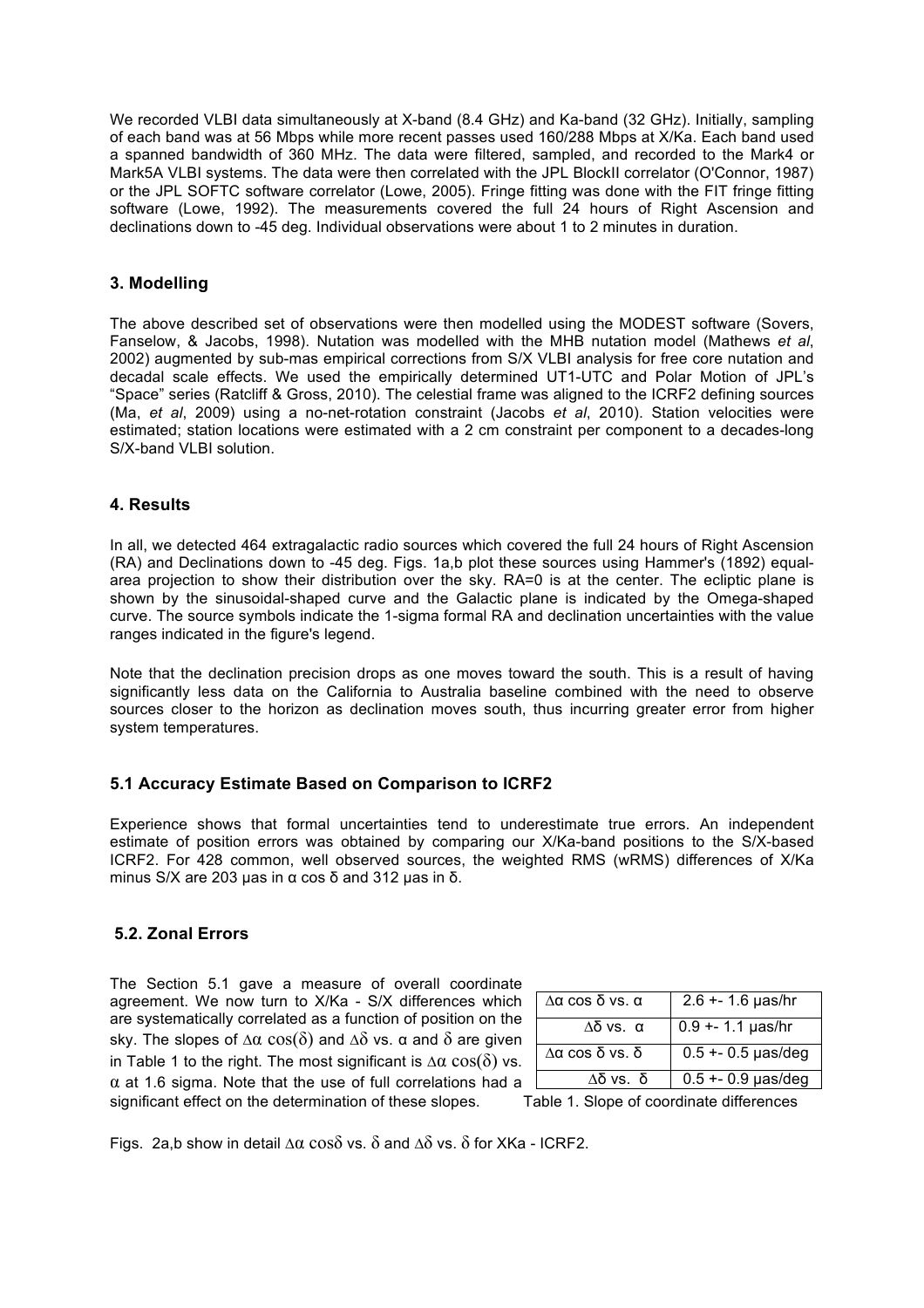## **5.3. Discussion of the Error Budget**

Having assessed the accuracy of the X/Ka coordinates using the much larger ICRF2 S/X data set as the standard of accuracy, we now discuss the major contributions to the errors in the X/Ka measurements: SNR, instrumentation, and troposphere. Examining the weighted RMS group delay vs. the Ka-band SNR revealed that for SNR < 15 dB, the thermal error dominates the error budget. For higher SNRs, troposphere and instrumentation errors become more important. Binning of wRMS delay vs. airmass thickness shows that troposphere is not the dominant error due to the generally low SNRs just mentioned. However, the phase rates (which carry much less weight in the fit) are dominated by errors from tropospheric mismodelling, thus hinting that troposphere will become more important as our SNR improves with increased data rates.

Lastly, we have errors from un-calibrated instrumentation. A proto-type phase calibrator has been developed in order to calibrate the signal path from the feed to the sampler (Hammel *et al*, 2003). Test data indicate an approximately diurnal instrumental effect with ~180 psec (5.4cm) RMS. Although the data themselves can be used to estimate instrumental parameters which partially characterize this effect, operational phase calibrators are being built in order to make direct reliable calibrations of the instrumentation.

## **6. Southern Geometry**

The Besides the three classes of measurement errors described above, our reference frame suffers from a very limited geometry--we have only one station in the southern hemisphere. In order to better understand this limitation, we simulated the effect of adding a second southern station (Bourda *et al*, 2010). In this simulation, data from the first 50 real X/Ka sessions (Fig. 3a: 415 sources) were augmented by simulated data for 1000 group delays each with SNR = 50 from a 9000 km baseline: Australia to S. America or S. Africa. Fig. 3b shows the frame augmented with simulated data.

The augmented frame extends declination coverage to the south polar cap region: -45 to -90 deg. Precision in the south cap region was ~200 µas (1 nrad) and in the mid south precision was 200 to 1000 µas, all with just a few days observing. We conclude that adding a second southern station would greatly aid our X/Ka frame's accuracy. In fact, the resulting four station network should compete well in astrometric accuracy with the historical S/X network and its international standard ICRF2. Fig. 4 shows the full set of candidates for further X/Ka observations (Sotuela *et al*, 2011).

# **7. Potential Frame tie to the Gaia optical Frame**

The Gaia mission (2012 launch) is expected to measure  $10<sup>9</sup>$  objects with tens of uas precision including 500,000 quasars of which ~2000 are expected to be both optically bright  $(V < 18$  mag) and radio loud (30 to 300+ milli-Jansky). We have 336 sources with optical counterparts (Veron-Cetty & Veron, 2010) with visual (500 to 600 nm) magnitude, V, bright enough to be detected by Gaia (V< 20 mag). Of these, 130 are bright by Gaia standards (V < 18 mag).

Using existing X/Ka-band position uncertainties and simulated Gaia uncertainties (corrected for ecliptic latitude, but not V-I color), we did a covariance study of the 3-D rotation between the X/Ka and Gaia frames resulting in formal uncertainties of 16, 13, and 11 µas (1-sigma) in the 3 Cartesian rotations  $R(x,y,z)$ , respectively

| Description   | Magnitude<br>range | Number | Percent |
|---------------|--------------------|--------|---------|
| <b>Bright</b> | 0 < V < 18         | 130    | 29%     |
| Detectable    | 18 < V < 20        | 206    | 45%     |
| Undetectable  | 20 < V             | 51     | 11%     |
| Unmeasured    | unknown            | 68     | 15%     |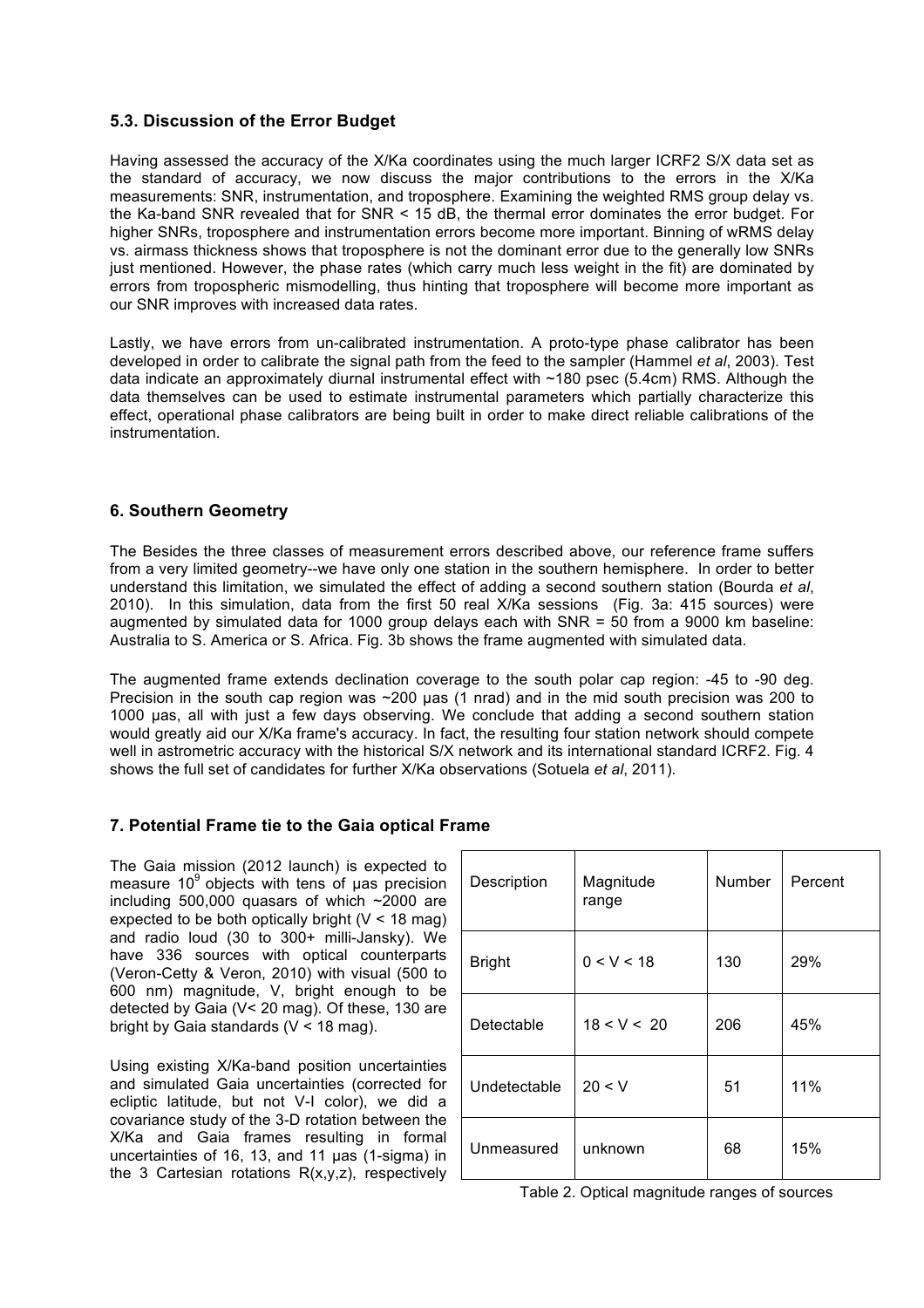(Jacobs *et al*, 2011). The result is dominated by X/Ka uncertainties which have potential for a factor of two or more improvement by the time of the final Gaia catalog in 2021. Thus a frame tie precision of 5 to 10 µas (25 to 50 pico-radian) may eventually be possible.

## **8. Conclusion**

We have demonstrated that Ka-band radio observations can be used to construct a high accuracy celestial reference frame for use in deep space navigation. Our X/Ka-band (8.4/32 GHz) frame has 464 sources detected with Very Long Baseline Interferometry (VLBI). For the 428 sources common to our X/Ka frame and the S/X-based ICRF2, we find positional agreement of 203 µas (1nrad) in Right Ascension (arc) and 312 µas (1.5 nrad) in declination with zonal errors of 100 µas (0.5 nrad). Improvements in data rates and instrumental calibration are projected to allow better than 200 uas (1) nrad) accuracy within the next few years. Simulations of adding another southern station predict better than 200 µas for the southern polar cap within a very short time of adding data from an all southern baseline. This gives hope that better than 100 µas accuracy over the full sky might be achieved within a few years of adding such a southern baseline.

Lastly, simulations of the X/Ka sources with identified optical counterparts bright enough to be detected by ESA's Gaia mission show potential for a frame tie with 5 to 15 µas precision and reduced systematic errors from source structure and core shift compared to S/X-band. All of these things demonstrate the value of Ka-band for deep space navigation work.

*Acknowledgements*: The research described herein was performed at the Jet Propulsion Laboratory of the California Institute of Technology under contract with the National Aeronautics and Space Administration. Government sponsorship acknowledged. Copyright ©2011 by the California Institute of Technology. All rights reserved.

#### **References**

- 1 Bourda *et al*, Proc. ELSA Conference: Gaia at the Frontiers of Astrometry, Sevres, France, (2010). ftphip.obspm.fr/gaia2010/IMG/pdf/Poster\_Bourda.pdf
- 2 Charlot *et al*, AJ, 139, 5, (2010), p. 1713. doi: 10.1088/0004-6256/139/5/1713
- 3 Hamel *et al*, NASA JPL IPN Prog. Report, 42-154, (2003), pp. 1-14. http://tmo.jpl.nasa.gov/progress\_report/42-154/154H.pdf
- 4 Hammer, Petermanns Mitt., 38, (1892), pp. 85-87.
- 5 Jacobs *et al*, IVS 2010 Gen. Meeting Proc., eds. D. Behrend & K. D. Baver, NASA/CP-2010, IVS Analysis Session, Hobart, Tasmania, Australia, (2010). ftp://ivscc.gsfc.nasa.gov/pub/general-meeting/2010/presentations/GM2010\_AW\_jacobs.pdf
- 6 Jacobs *et al*, Proc. 20th EVGA, Bonn, Germany, (2011). http://www.mpifr-bonn.mpg.de/div/meetings/20thEVGA/EVGA-Talks/Jacobs\_XKa\_110330.pdf
- 7 Koerner, NASA IPN Progress Report, 42-87, (1986) pp. 65-80. http://tmo.jpl.nasa.gov/progress report/42- 87/87H.PDF
- 8 Lowe, *Theory of Post-BlockII VLBI Observable Extraction*, JPL Pub. 92-7, Pasadena CA, (1992). http://ntrs.nasa.gov/archive/nasa/casi.ntrs.nasa.gov/19940009399\_1994009399.pdf
- 9 Lowe, *SOFTC: A Software VLBI Correlator*, JPL sec. 335, Pasadena, CA, (2005).
- 10 Ma, *et al,* editors: Fey, Gordon Jacobs, *IERS Tech Note 35*, IERS, Frankfurt, Germany, (2009). http://www.iers.org/nn\_11216/IERS/EN/Publications/TechnicalNotes/tn35.html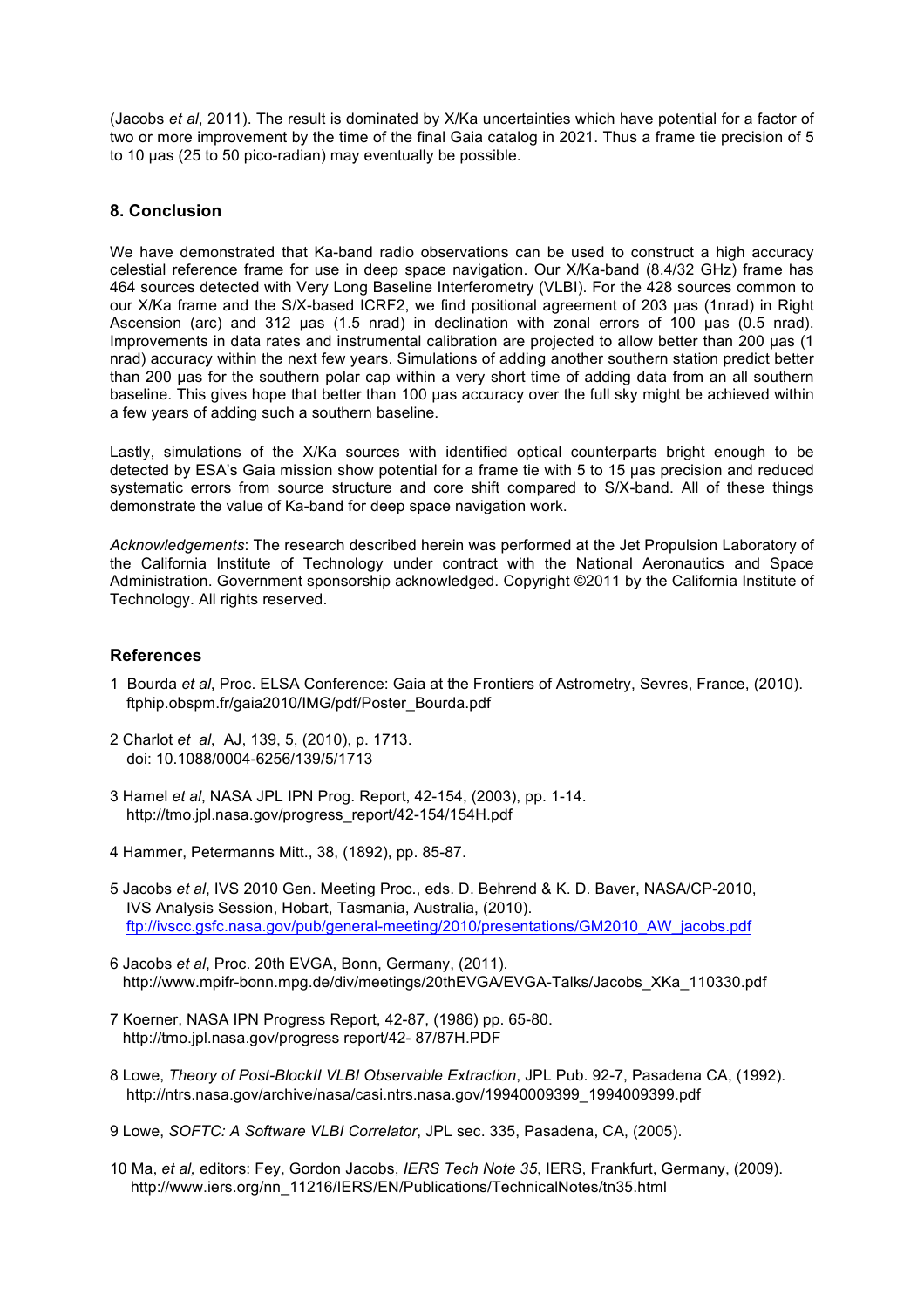- 11 Mathews, Herring, and Buffet, JGR, 107, B4, 10.1029/2001JB000390, (2002). http://www.agu.org/journals/jb/jb0204/2001JB000390/
- 12 O'Connor, *Introduction to the BlockII Correlator hardware*, JPL, Pasadena CA, (1987).
- 13 Ratcliff and Gross, JPL Publication 10-4, Pasadena CA, (2010). http://hdl.handle.net/2014/41512
- 14 Shambayati et al, Proc. AIAA 9<sup>th</sup> Int. Conf. Space Operations, (2006). http://trs-new.jpl.nasa.gov/dspace/bitstream/2014/39654/1/06-0902.pdf
- 15 Slobin *et al*, NASA JPL IPN Progress Report, 42-88, (1987) pp. 135-140. http://tmo.jpl.nasa.gov/progress report/42- 88/88R.PDF
- 16 Sotuela *et al*, GREAT-ESF workshop, Porto, Portugal, (2011). http://www.fc.up.pt/great-ws-porto/program.html
- 17 Sovers, Fanselow, and Jacobs, Rev. Mod. Phys., 70, 4, (1998), pp.1393-1454. doi: 10.1103/RevModPhys.70.1393
- 18 Veron-Cetty & Veron, (13th ed.), A&A, 51, (2010). vizier.cfa.harvard.edu/viz-bin/VizieR?-source=VII/258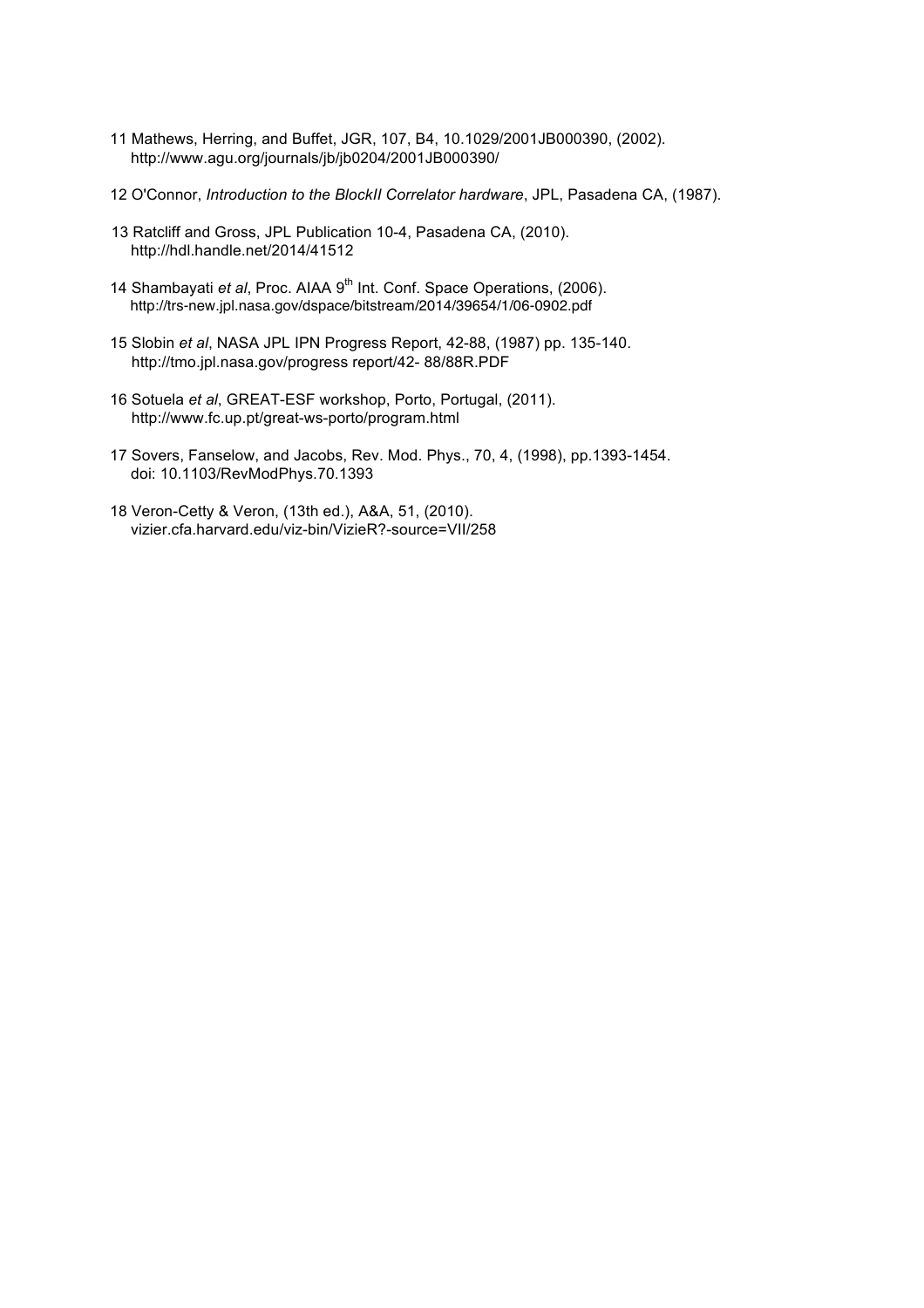

Fig. 1a Right Ascension uncertainties Fig.1b Declination Uncertainties





Fig. 3a X/Ka real data (after 50 sessions) Fig. 3b Real data + simulated southern baseline